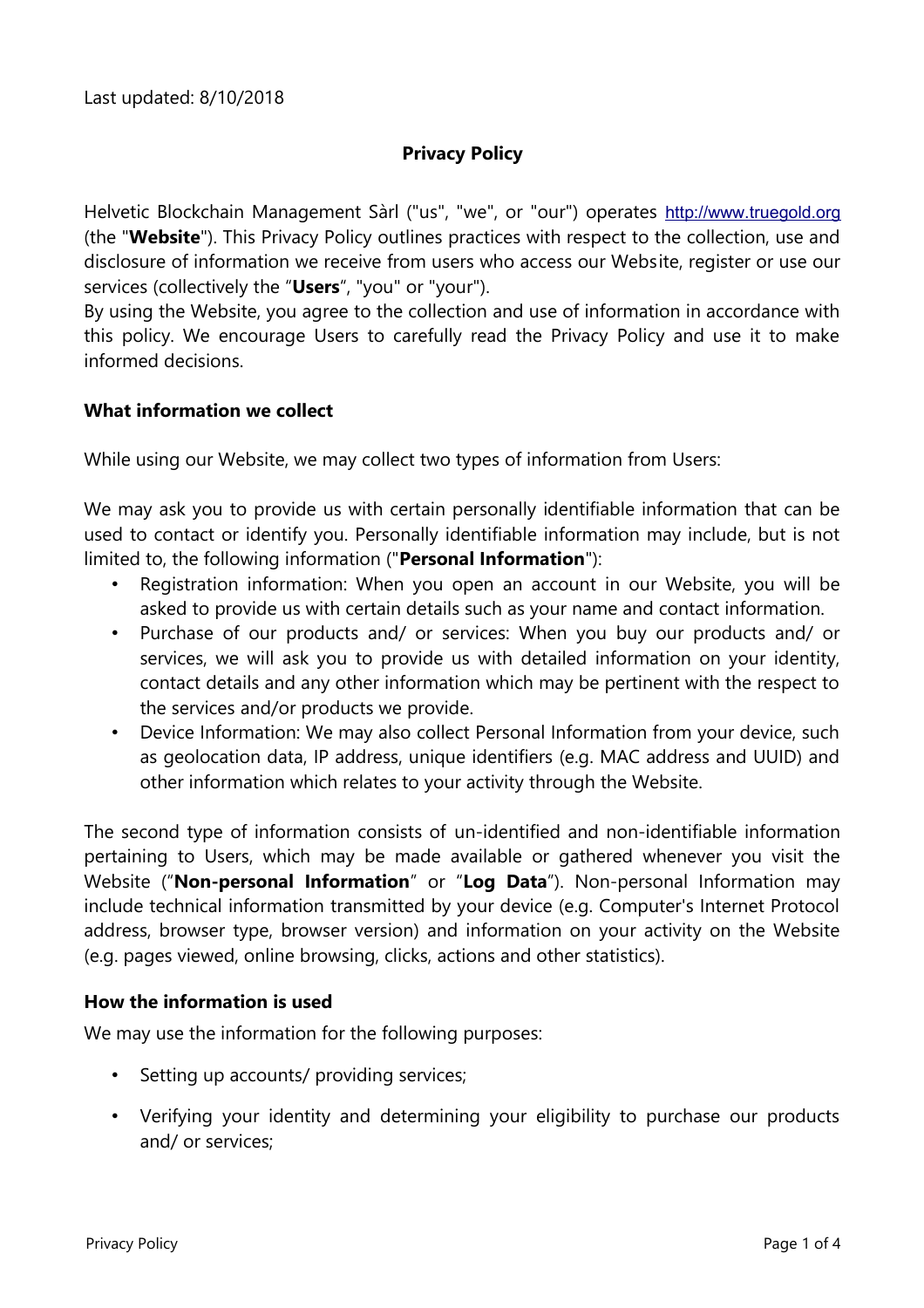- Support: communicating with you, sending you notices pursuant to our General Terms and Conditions, providing you with technical information and responding to any customer service issue you may have;
- Informing you of our latest updates;
- Advertising/ marketing and direct marketing;
- Conducting statistical and analytical purposes, intended to improve the Website.

## **Cookies**

When you use our Website, we may store cookies on your device (as well as other tracking technologies like web beacons and pixels) in order to facilitate and customize your use of our Website. A cookie is a small data text file, which a website stores on your computer's hard drive (if your web browser permits) that can later be retrieved to identify you to us. Our cookies may store information regarding your Account information. You are always free to decline our cookies if your browser permits, but such disabling may cause some of the features of our Website not to operate properly and your online experience may be limited**.** 

We also use a tool called "Google Analytics" to collect information about your use of the Website. Google Analytics collects information such as how often users access the Website, what pages they visit when they do so, etc. We use the information we get from Google Analytics only to improve our Website and services. Google Analytics collects the IP address assigned to you on the date you visit websites, rather than your name or other identifying information. We do not combine the information collected through the use of Google Analytics with personally identifiable information. Google's ability to use and share information collected by Google Analytics about your visits to this

#### **With whom we share the information**

We may transfer or disclose Personal Information to our subsidiaries, affiliated companies and subcontractors.

We may also share Personal Information with our trusted third party providers, who may be located in different jurisdictions across the world, for any of the following purposes:

- KYC approvals;
- Data storage and process;
- Advertising;
- Direct marketing;
- Performing research, technical diagnostics or analytics;

We may also disclose information if we believe that disclosure of such information is helpful or reasonably necessary to: (i) comply with any applicable law, regulation, legal process or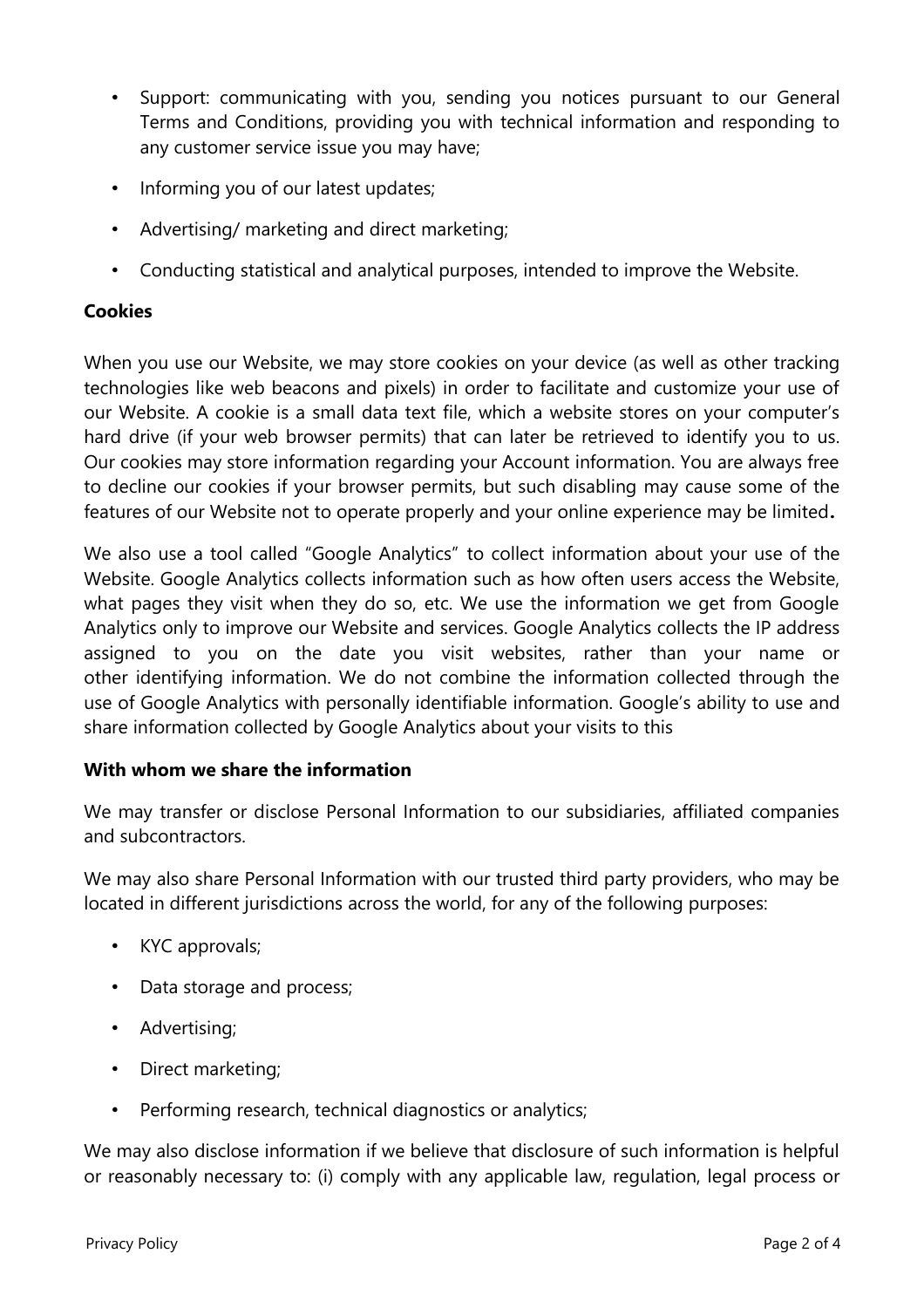governmental request; (ii) enforce our policies (including our General Terms and Conditions), including investigations of potential violations thereof; (iii) investigate, detect, prevent, or take action regarding illegal activities or other wrongdoing, suspected fraud or security issues; (iv) to establish or exercise our rights to defend against legal claims; (v) prevent harm to the rights, property or safety of our users, yourself, us or any third party; or (vi) for the purpose of collaborating with law enforcement agencies and/or in case we find it necessary in order to enforce intellectual property or other legal rights.

## **Third party collection of information**

This Privacy Policy does not apply to the practices of companies that we do not own or control, or to individuals whom we do not employ or manage, including any of the third parties to which we may disclose information as set forth in this Privacy Policy.

#### **User Rights**

You may request to:

- 1. Receive confirmation as to whether or not personal information concerning you is being processed, and access your stored personal information, together with supplementary information.
- 2. Receive a copy of personal information you directly volunteer to us in a structured, commonly used and machine-readable format.
- 3. Request rectification of your personal information that is in our control.
- 4. Request erasure of your personal information.
- 5. Object to the processing of personal information by us.
- 6. Request to restrict processing of your personal information by us.
- 7. Lodge a complaint with a supervisory authority.

However, please note that these rights are not absolute, and may be subject to our own legitimate interests and regulatory requirements. If you wish to exercise any of the aforementioned rights, or receive more information, please contact us at [contact@truegold.org.](mailto:contact@truegold.org)

#### **Retention**

We will retain your personal information for as long as necessary to provide our services, and as necessary to comply with our legal obligations, resolve disputes, and enforce our policies. Under applicable regulations, we will keep records containing client personal data, account opening documents, communications and anything else as required by applicable laws and regulations.

We may rectify, replenish or remove incomplete or inaccurate information, at any time and at our own discretion.